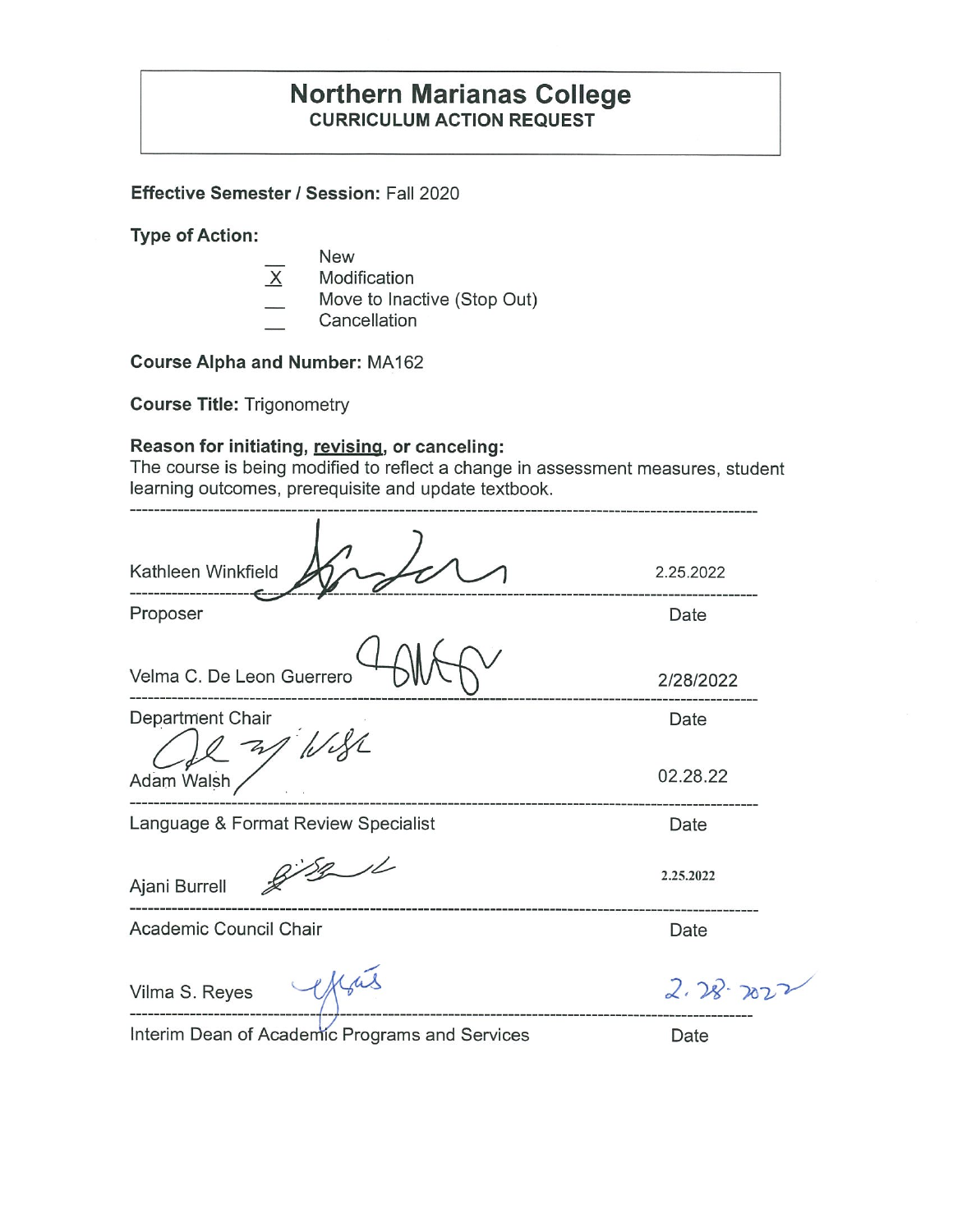## **Northern Marianas College** Page: 2 **Course Guide**

Course: MA 162 Trigonometry

#### **1. Department**

Science, Mathematics, Health, and Athletics

#### **2. Purpose**

The purpose of this course is to extend student proficiency to the full range of elementary mathematical functions, definitions and principles of trigonometry, and their applications to problem solving. This course, in conjunction with MA 161, is intended to provide a solid basis for those who wish to transfer to a four-year institution or to continue into higher mathematics.

#### **3. Description**

# **A. Required/Recommended Textbook(s) and Related Materials**

Required:

McKeague, Charles P. and Mark D. Turner (2017). Trigonometry, 8th edition. Boston, MA, Cengage Learning.

Tl-82, Tl-83, or Tl-89 graphing calculator

#### **B. Contact Hours**

- **1. Lecture:** 4 per week / 60 per semester
- **2. Lab:** 0
- **3. Other:** None

#### **C. Credits**

- **1. Number:** 4
- **2. Type:** Regular Degree Units

#### **D. Catalogue Course Description**

This course is to extend student proficiency to the full range of elementary mathematical functions, definitions and principles of trigonometry, and their applications to problem solving. Topics covered include the six trigonometric functions, complex numbers, polar coordinates, and the graphs and inverses of trigonometric functions. The use of new technologies for the discovery of mathematical relationships are emphasized throughout. This course, in conjunction with MA 161, is intended to provide a solid basis for those who wish to transfer to a four-year institution or to continue into higher mathematics. A Tl-82 or higher graphing calculator is required. Prerequisite: A "C" grade or better in MA 161 or the instructor's permission.

#### **E. Degree or Certificate Requirements Met by Course**

A "C" grade or higher satisfies the core course requirement in mathematics for an NMC associate-level degree program.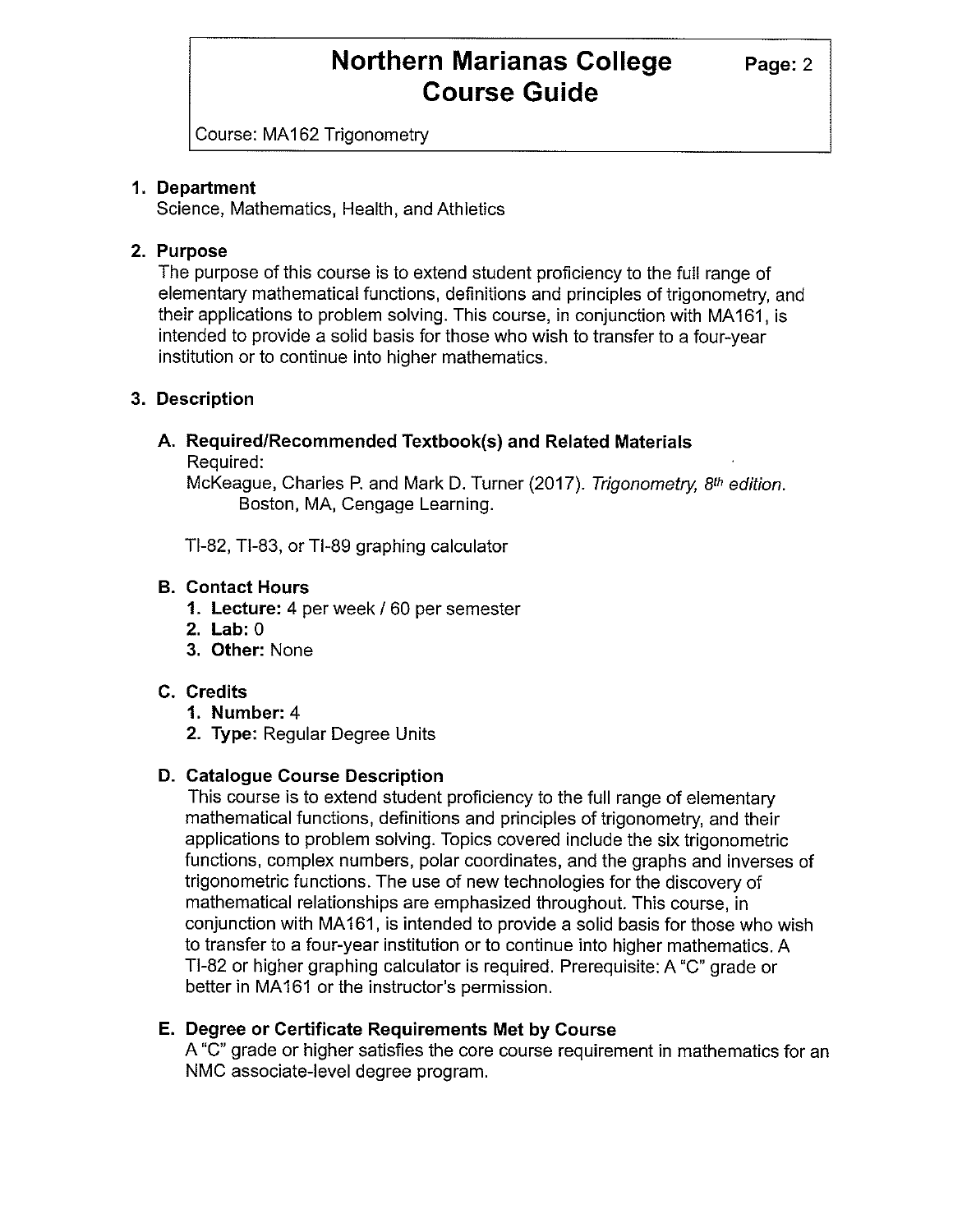## **Northern Marianas College** Page: 3 **Course Guide**

Course: MA 162 Trigonometry

#### **F. Course Activities and Design**

Course activities include lecture, discussions, homework assignments, tests, quizzes, and a comprehensive final exam.

#### **4. Course Prerequisite(s); Concurrent Course Enrollment; Required English/ Mathematics Placement Level(s)**

Prerequisites: A "C" grade or higher in MA 161 or instructor's permission Concurrent Course Enrollment: None English Placement Level: EN101 Mathematics Placement Level: MA162

#### **5. Estimated Cost of Course; Instructional Resources Needed**

Cost to the Student: tuition for a 4-credit course, cost of textbook, a Tl-82/83/89 graphics calculator with manual, and instructor's edition textbook with supplemental materials.

Cost to NMC: Instructor's salary; a classroom.

Instructional resources needed for this course include: chalk and chalkboard, or whiteboard and markers with erasers. An electronic projection device and television or other viewing device for calculator demonstrations. A Tl-82, Tl-83, or Tl-89 graphing calculator with manual, and instructor's edition textbook with supplemental materials.

#### **6. Method of Evaluation**

Evaluation methods will include quizzes, tests, homework assignments, and a comprehensive final exam. NMC's grading and attendance policies will be followed.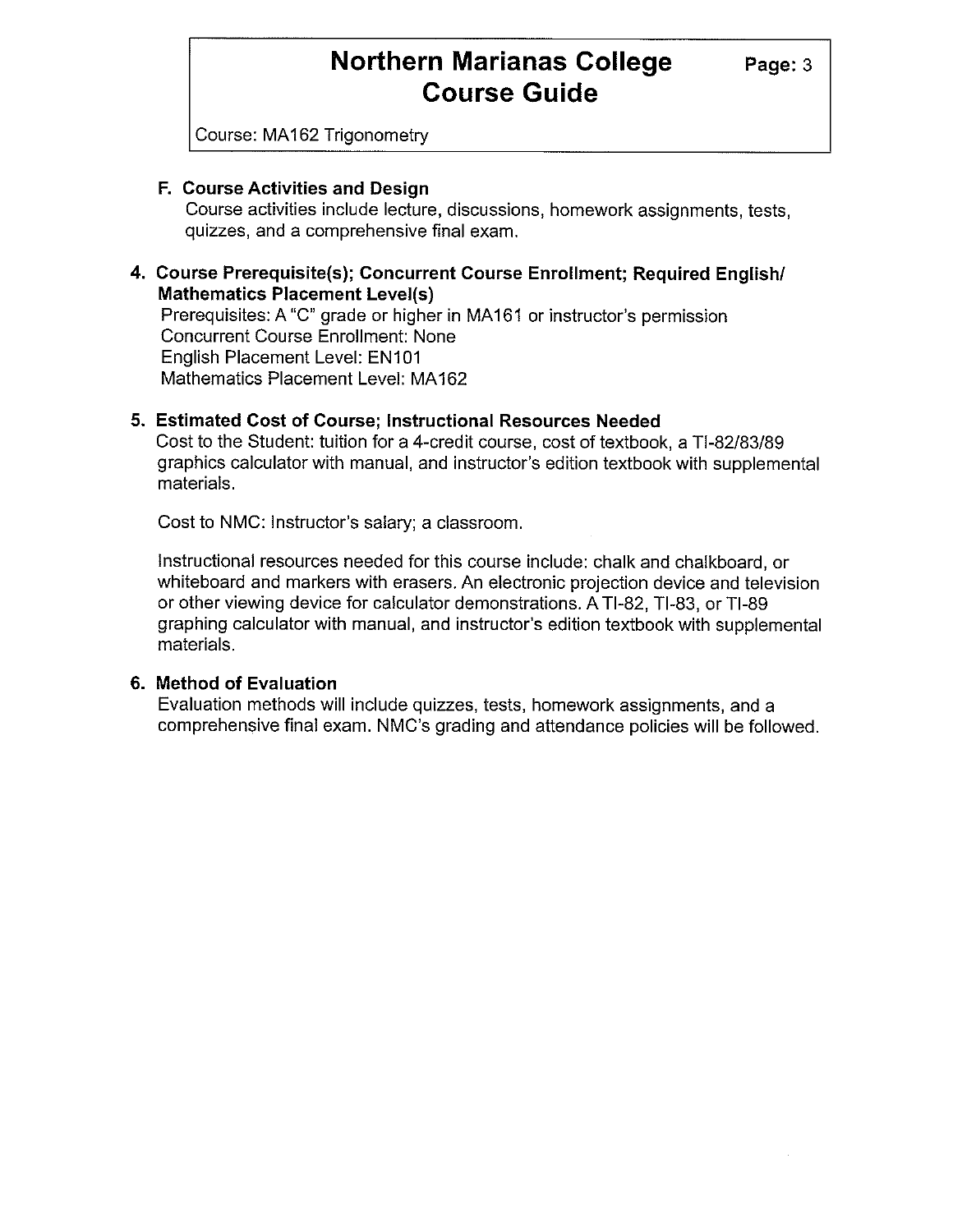## **Northern Marianas College** Page: 4 **Course Guide**

Course: MA 162 Trigonometry

#### **7. Course Outline**

This is a topical outline and does not necessarily indicate the sequence in which the material will be presented.

- 1.0 The Six Trigonometric Functions
	- 1.1 Angles, degrees, and special triangles
	- 1.2 The rectangular coordinate system
	- 1.3 Trigonometric functions
	- 1.4 Identities
- 2.0 Right-Triangle Trigonometry
	- 2.1 Calculators and trigonometric functions of an acute angle
	- 2.2 Solving right-triangles
	- 2.3 Applications
	- 2.4 Vectors: a geometric approach
- 3.0 Radian Measure
	- 3.1 Reference angle
	- 3.2 Radians and degrees
	- 3.3 Circular functions
	- 3.4 Arc length and area of a sector
	- 3.5 Velocities
- 4.0 Graphing and Inverse Functions
	- 4.1 Basic graphs
	- 4.2 Amplitude, reflection, and period
	- 4.3 Vertical and horizontal translations
	- 4.4 Other trigonometric functions
	- 4.5 Finding an equation from its graph
	- 4.6 Graphing combinations of functions
	- 4.7 Inverse trigonometric functions
- 5.0 Identities and Formulas
	- 5.1 Proving identities
	- 5.2 Sum and difference formulas
	- 5.3 Double-angle formulas
	- 5.4 Half-angle formulas
	- 5.5 Additional identities
- 6.0 Equations
	- 6.1 Solving trigonometric equations
	- 6.2 Trigonometric equations involving multiple angles
	- 6.3 Parametric equations and graphing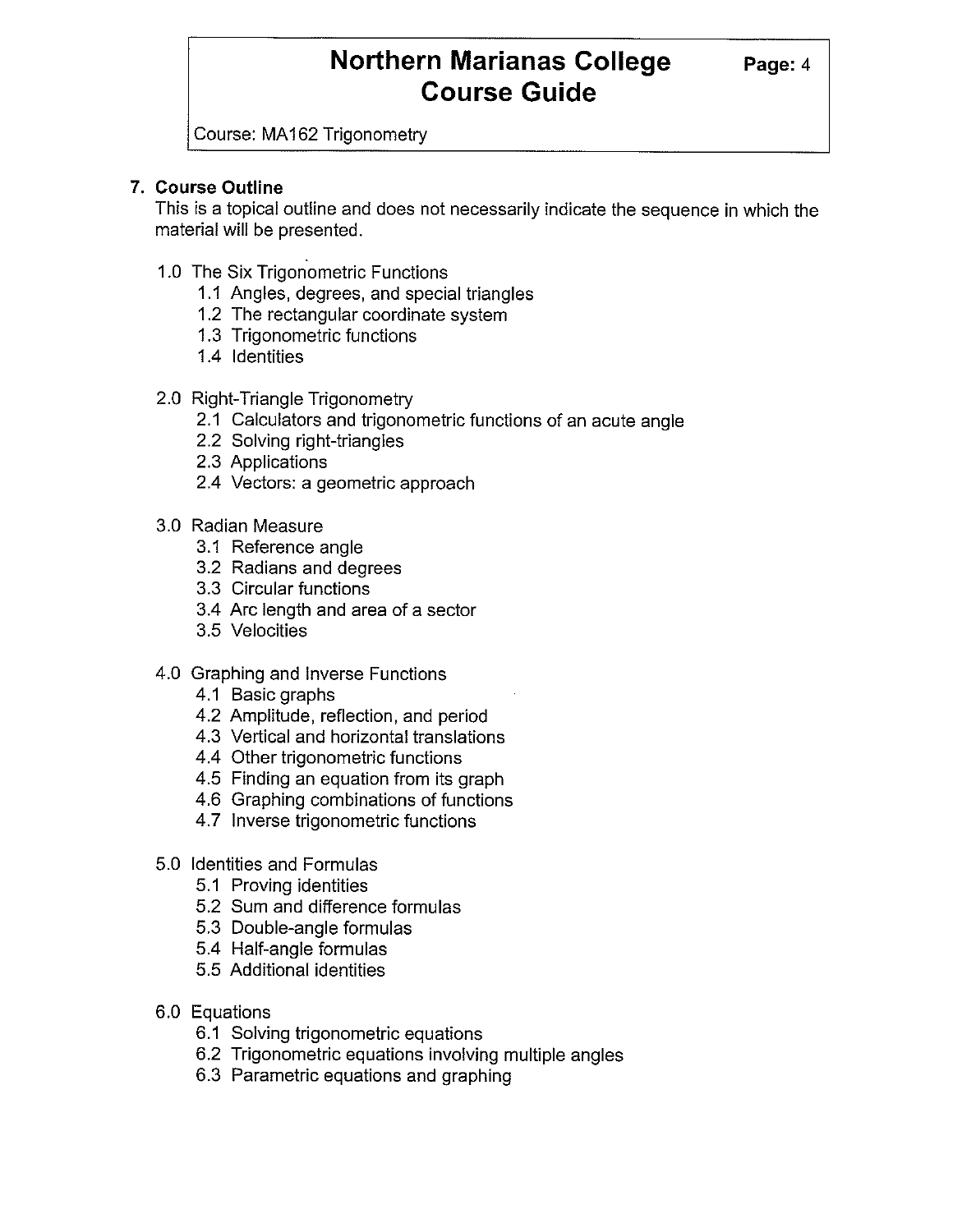### **Northern Marianas College Page: 5 Course Guide**

Course: MA 162 Trigonometry

#### 7.0 Triangles

- 7.1 The law of sines
- 7.2 The law of cosines
- 7.3 The ambiguous case
- 7.4 The area of a triangle
- 7.5 Vectors: an algebraic approach
- 7.6 Vectors: the dot product

#### 8.0 Complex Numbers and Polar Coordinates

- 8.1 Complex numbers
- 8.2 Trigonometric form for complex numbers
- 8.3 Products and quotients in trigonometric form
- 8.4 Roots of a complex number
- 8.5 Polar coordinates
- 8.6 Equations in polar coordinates and their graphs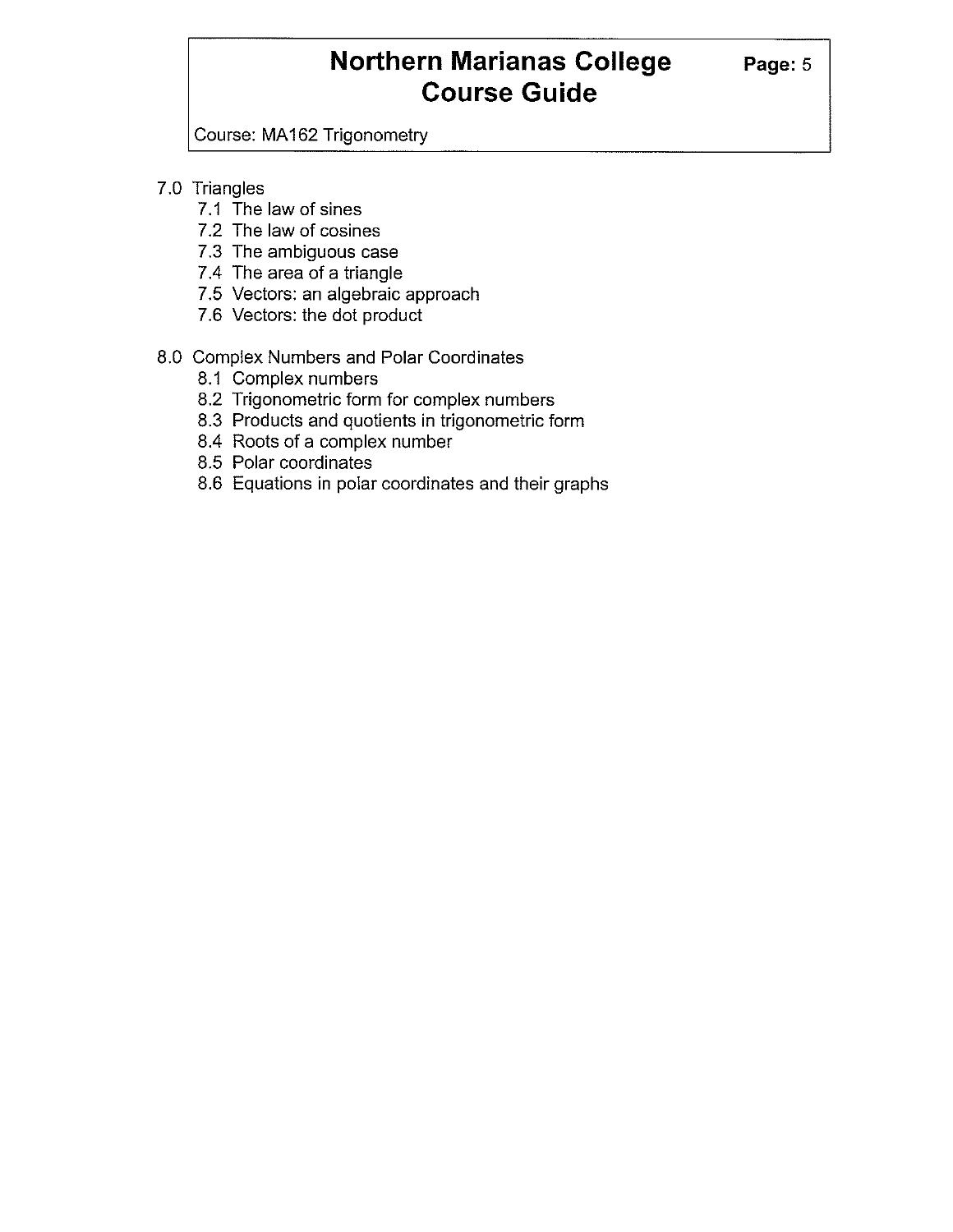## **Northern Marianas College** Page: 6 **Course Guide**

Course: MA 162 Trigonometry

#### **8. Instructional Goals**

The course will introduce students to:

- 1.0 The Six Trigonometric Functions;
- 2.0 Right-Triangle Trigonometry;
- 3.0 Radian Measure;
- 4.0 Graphing and Inverse Functions;
- 5.0 Identities and Formulas;
- 6.0 Equations;
- 7.0 Triangles; and
- 8.0 Complex Numbers and Polar Coordinates.